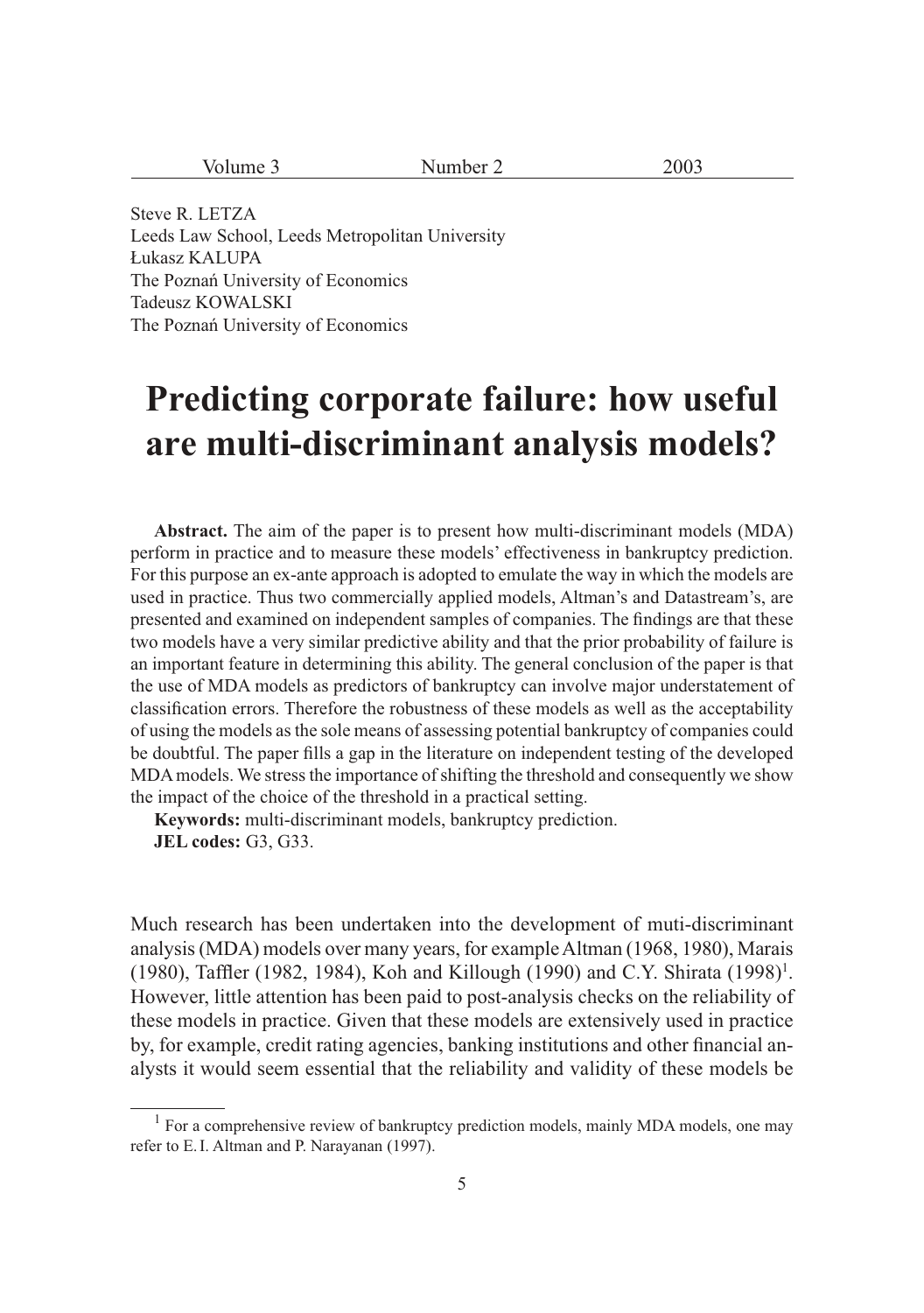thoroughly evaluated. It is appropriate that the models are independently evaluated under ex-ante conditions, that is, as the models would be used in practice. This study fills a gap in the literature on this subject by testing MDA models as they would be used in practice.

One study by Piesse and Wood (1992) examined the existing MDA models. The study evaluated an independent sample of 261 companies conducting tests using both ex-post and ex-ante approaches. This study showed that the ex-post criterion yielded a high rate of misclassification. For example, 1 year prior to bankruptcy, for every one correct failure classification there were 20 incorrect classifications under the Altman model and 22 under the Taffler model. Under the ex-ante criterion there was a much higher rate of misclassification. For example, 1 year prior to bankruptcy, for every one correct failure classification there were 89 incorrect classifications under the Altman model and 78 under the Taffler model. Piesse and Wood conclude that:

*"The matched sample, known outcome methodology, found to be convenient in model estimation, is unacceptable in evaluation and if used, produces an overwhelm*ing bias in favour of model acceptance. The models investigated were descriptive *of past events to some extent, but as predictors they performed poorly".*

Piesse and Wood drew attention to the high level of Type I errors displayed by bankruptcy prediction models derived using multi-discriminant analysis.

# **1. The present study**

The purpose of this study is to ascertain how well two MDA models perform in practice and to measure the models' effectiveness in bankruptcy prediction. The present study is designed to test for both Type I and Type II errors using established MDA models and an independent sample of companies<sup>2</sup>. An ex-ante approach is adopted as this is considered to be the way in which these models are used in practice, that is as predictors of potential bankruptcy. The objective of the study was to emulate as closely as possible the way in which these models would be used in practice.

As Piesse and Wood emphasise, testing MDA models is restricted by a lack of disclosed information about the coefficients used in most models. In selecting the models for testing in this study we considered a range of factors including the extent of usage of the model in practice and access to the full details of the model. Two models were selected based primarily on the above factors: Altman's original model and Datastream's model, both referred to as Z-Score models. Altman's

 $2$  Type I errors – Wrongly predicting a company will fail. Type II errors – Wrongly predicting a company will not fail.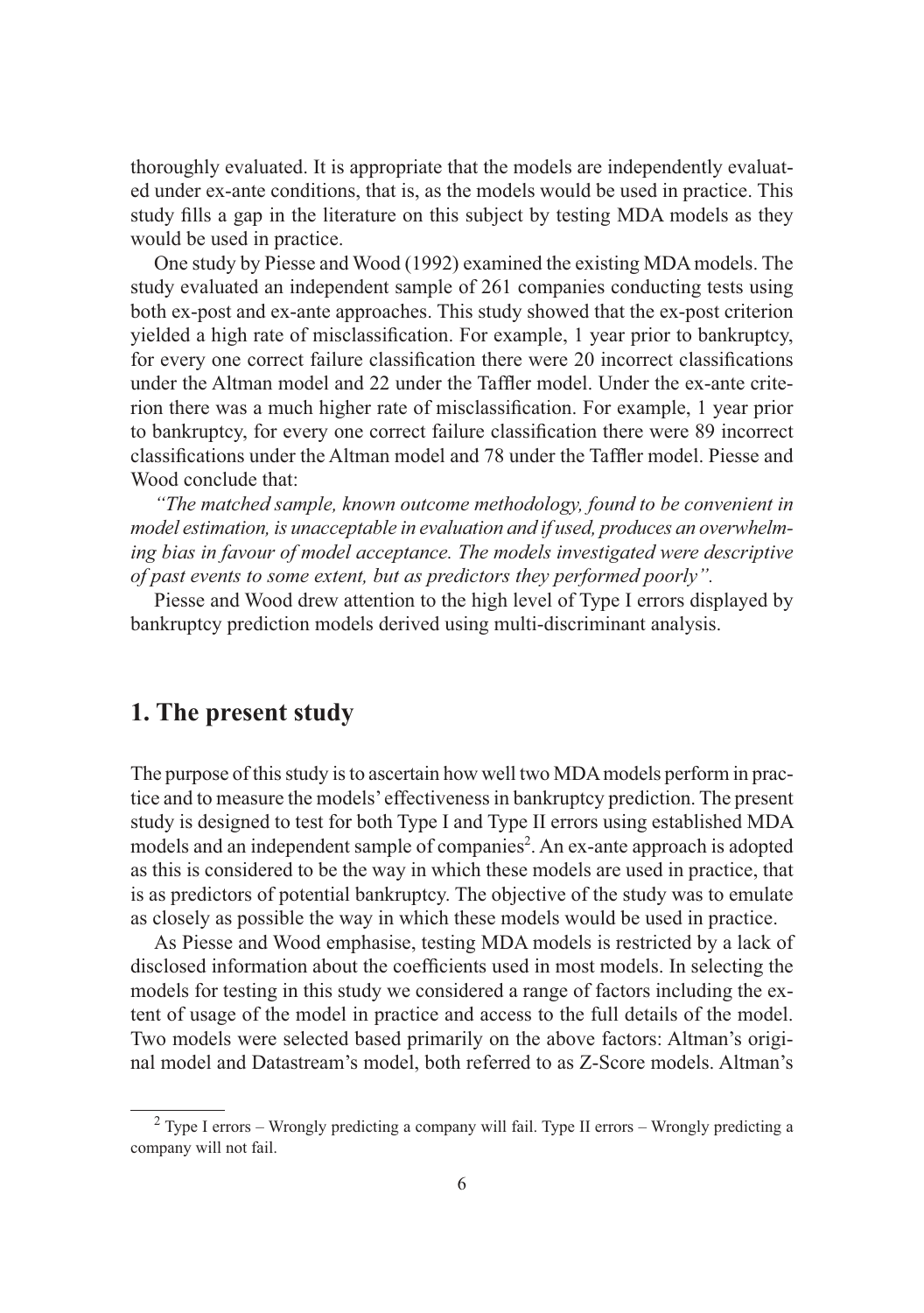pioneering work in this area is regarded as seminal and his model is extensively used throughout the world. Datastream is a commercial company that provides a range of statistical information of a macro and micro economic nature. The services that Datastream offer includes a Z-Score (based on their own MDA model) for selected companies.

# **2. Altman's model**<sup>3</sup>

Altman's model is derived from a sample of 66 manufacturing companies. The sample consists of 33 failed and 33 non-failed companies, matched by size and industry and selected on a stratified random basis. The construction of the model follows the normal matched-pair methodology common to MDA analysis. The model consists of the following variables:

Variables:

- $X_1$  = Working capital / total assets
- $X_2$  = Retained earnings / total assets
- $X_3$  = Earnings before interest and taxation / total assets
- $X_4$  = Market value of equity / book value of total debt
- $X_{5}$  = Sales / total assets

### **3. Datasteam's model**

Datastream's model is a classification model developed by Marais (1979). It is based on a sample of 100 UK companies consisting of 50 failed and 50 non-failed companies. Although limited information is available on the model construction, the type of variables used is known. The model consists of four variables that measure distinct aspects of company performance.

Variables:

- $X_1$  = measures profitability,
- $X_2$  = measures liquidity,
- $X_3$  = measures gearing,
- $X_4$  = measures stock turnover.

 $3$  For the modification of the Z-score model see: J.B. Caouette, E.I. Altman and P. Narayanan (1998).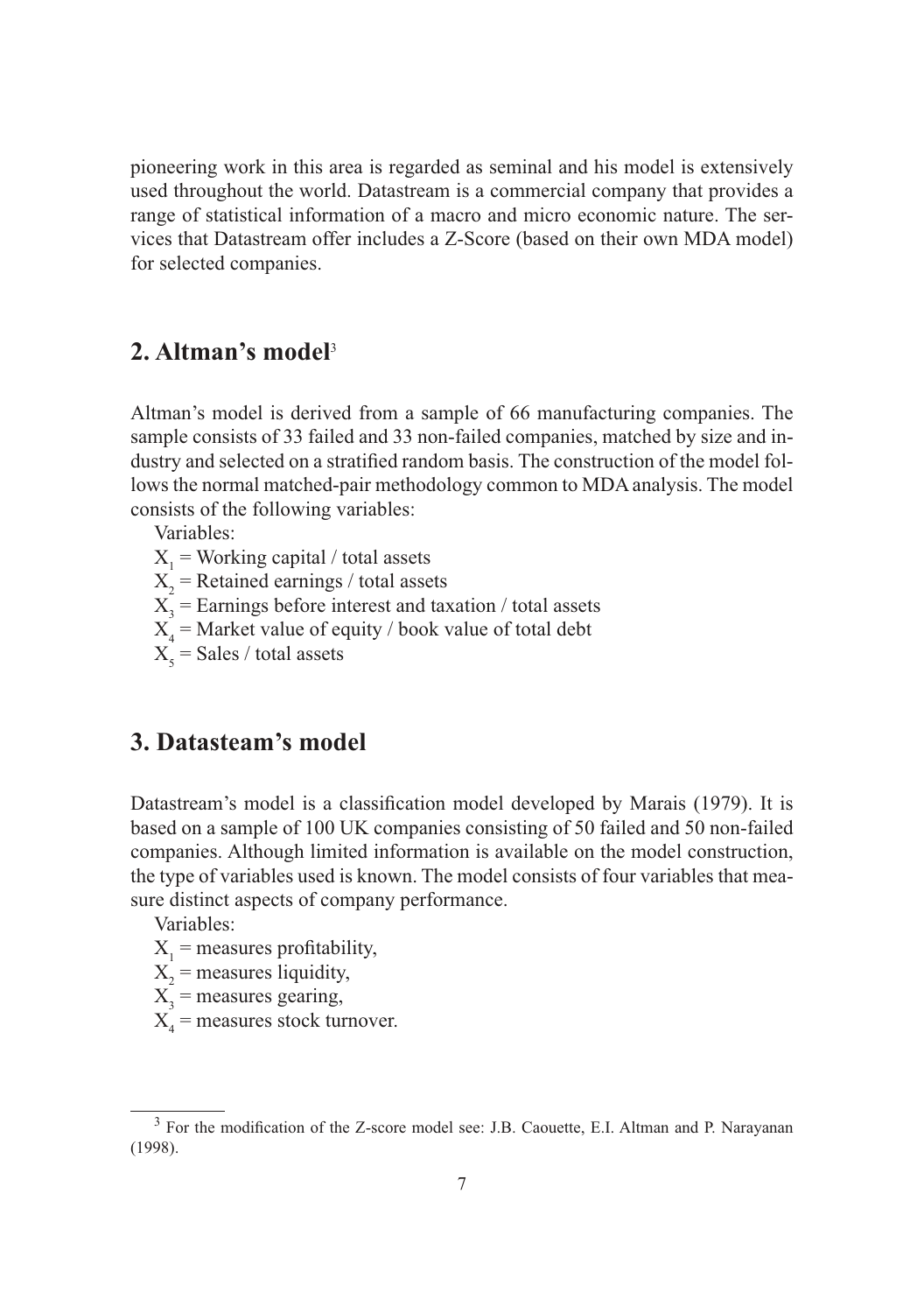#### **4. Data**

The sample of companies selected for this study consists of all quoted companies, both on the full London Stock Exchange and on the Alternative Investment Market (AIM), the secondary investment market in London, with registered addresses in the county of Yorkshire in April 1997. The Yorkshire region provides a wide diversity of businesses, including manufacturing, retailing and distribution. This study contrasts with Piesse and Woods mainly in respect to the sample of companies. Piesse and Wood's sample consists of one narrowly defined industrial sector, the UK motor components sector. For the present study a total of 140 companies form the sample.

The progress of the companies forming the sample was reviewed annually, over a five-year period from 1997 to 2001 inclusive.

### **5. Results**

The results of the study are shown on Table1. From Table 1 it can be seen that one year prior to 2001, for the two correct failure classification there are 25 incorrect classifications under the Altman model and for the two correct classifications under the Datastream model there are 23 incorrect classifications. Three years prior to 2001 shows similar results.

|                          | Altman         |                | Datastream     |                |
|--------------------------|----------------|----------------|----------------|----------------|
| Years prior to event     |                | 3              |                | 3              |
| Correct classification   |                |                |                |                |
| Survivor                 | 112            | 109            | 114            | 113            |
| Failure                  | $\overline{2}$ |                | $\overline{2}$ | $\overline{2}$ |
| Incorrect classification |                |                |                |                |
| Type I errors            | 25             | 28             | 23             | 24             |
| Type II errors           |                | $\overline{2}$ |                |                |
| Total                    | 140            | 140            | 140            | 140            |

#### Table 1. Ex-ante classification accuracy

Altman's model was developed more than a quarter of a century ago from the US company data. Consequently, it is debatable whether this model is applicable to a European environment at the turn of the 20th to the 21st century. One might expect that, a priori, Altman's model would be a poorer predictor of bankruptcy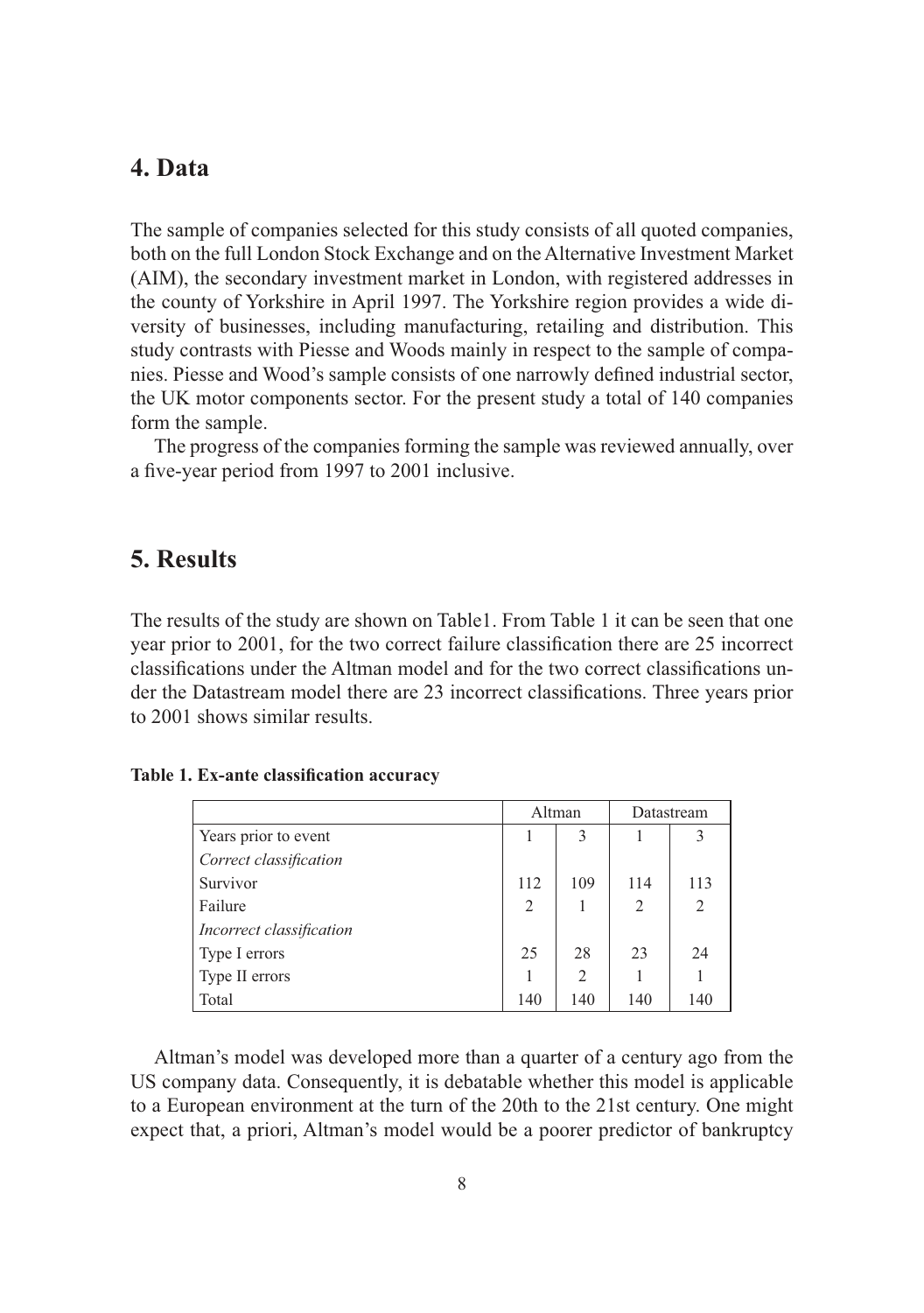than the Datastream model, developed far more recently and from the UK data. However, as can be seen from Table 1, there is little difference in the predictive ability of either of the two models.

In building MDA models for the purposes of predicting corporate failure it is normally difficult to establish a precise cut-off value showing a clear distinction between the two samples of companies, failed and non-failed. Often, a range of overlap exists between the two samples and consequently there is some degree of flexibility on exactly where the cut-off value should rest within this 'grey zone' range. It has been debated whether moving the cut-off value would affect the accuracy of the predictive ability of the model. For example, repeating the tests using a cut-off value based on the lowest decile of Z-Scores improves the accuracy of failure prediction and reduces Type I errors signifi cantly. Table 2 shows the impact of moving to the lowest decile. Type I errors are reduced from 29 to 8 in the case of Altman's model and from 25 to 16 in the case of Datastream's model. It is also useful to illustrate the distribution of data graphically and to show the impact of moving the cut-off value. Figure 1 shows the distribution of companies around Altman's cut-off of 2.675. Similarly, Figure 2 shows the distribution of companies around the Datastream model cut-off of 0.



Cut-off

Figure 1. Altman's model – ex-*ante* classification. One year prior to event

It is worthy of note that classification of all companies in this study as non-bankrupt would be correct in 137 of the 140 cases (97.9%).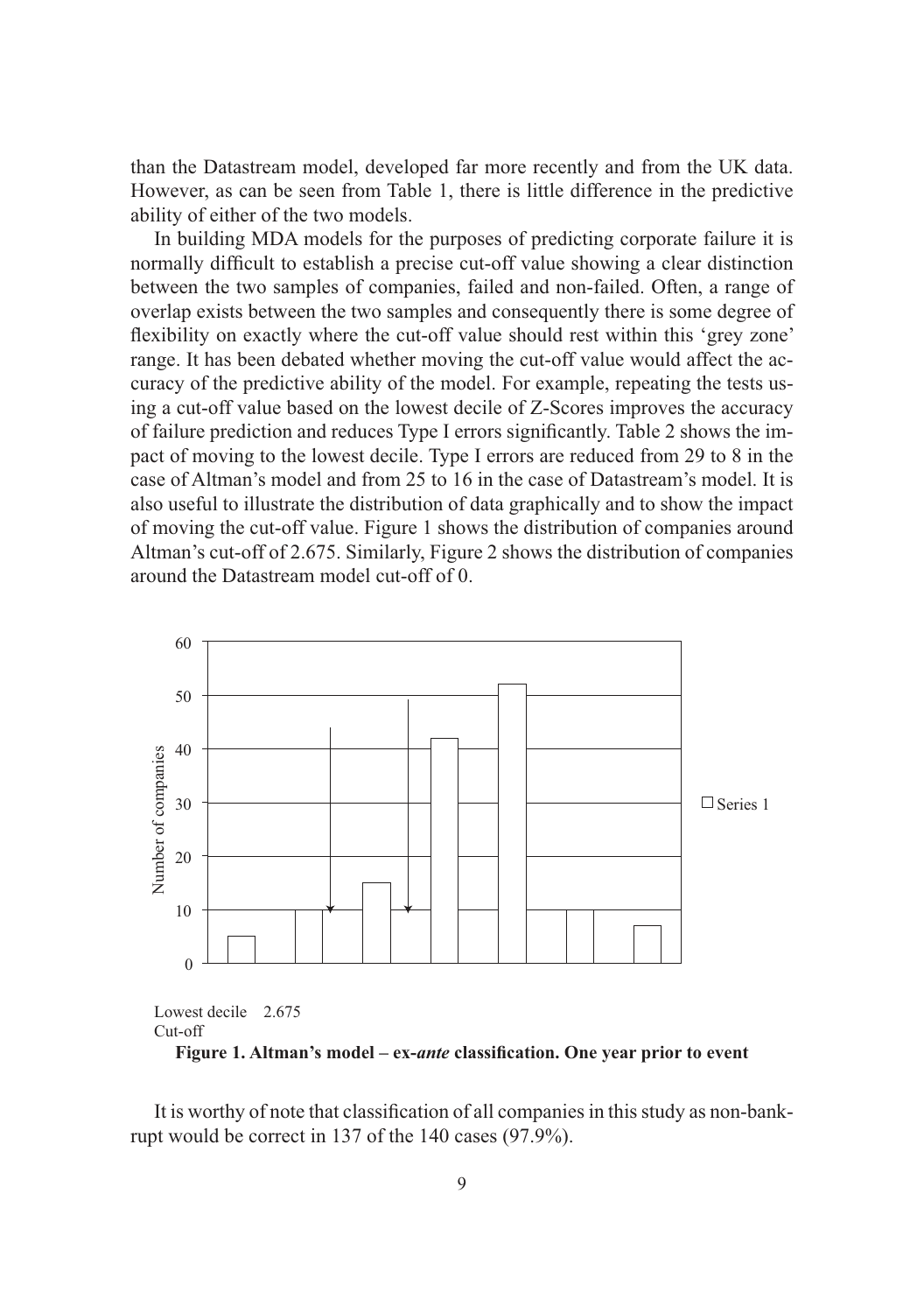

Table 2. Ex-ante classification accuracy at the lowest decile cut-off

|                          | Altman         |     | Datastream |                |
|--------------------------|----------------|-----|------------|----------------|
| Years prior to event     |                | 3   |            | 3              |
| Correct classification   |                |     |            |                |
| Survivor                 | 123            | 122 | 121        | 118            |
| Failure                  | 1              | 2   | 2          | $\overline{2}$ |
| Incorrect classification |                |     |            |                |
| Type I errors            | 14             | 15  | 16         | 19             |
| Type II errors           | $\overline{2}$ |     |            |                |
| Total                    | 140            | 140 | 140        | 140            |

Therefore, the prior probability of failure is an important feature in determining a model's predictive ability.

The overall pattern of errors associated with classification accuracy depends on the frequency of failure relative to survival. In the long run the probability of failure is low as shown by the following three sources: Dun and Bradstreet (1982) report failures running at less than 0.75% of the US quoted companies since 1934. Altman (1977) suggest a prior failure rate of 2%. The long run failure rate of companies in England and Wales is 0.85%<sup>4</sup>.

 $4$  Corporate failure data supplied by Dun and Bradstreet (UK) 2002.